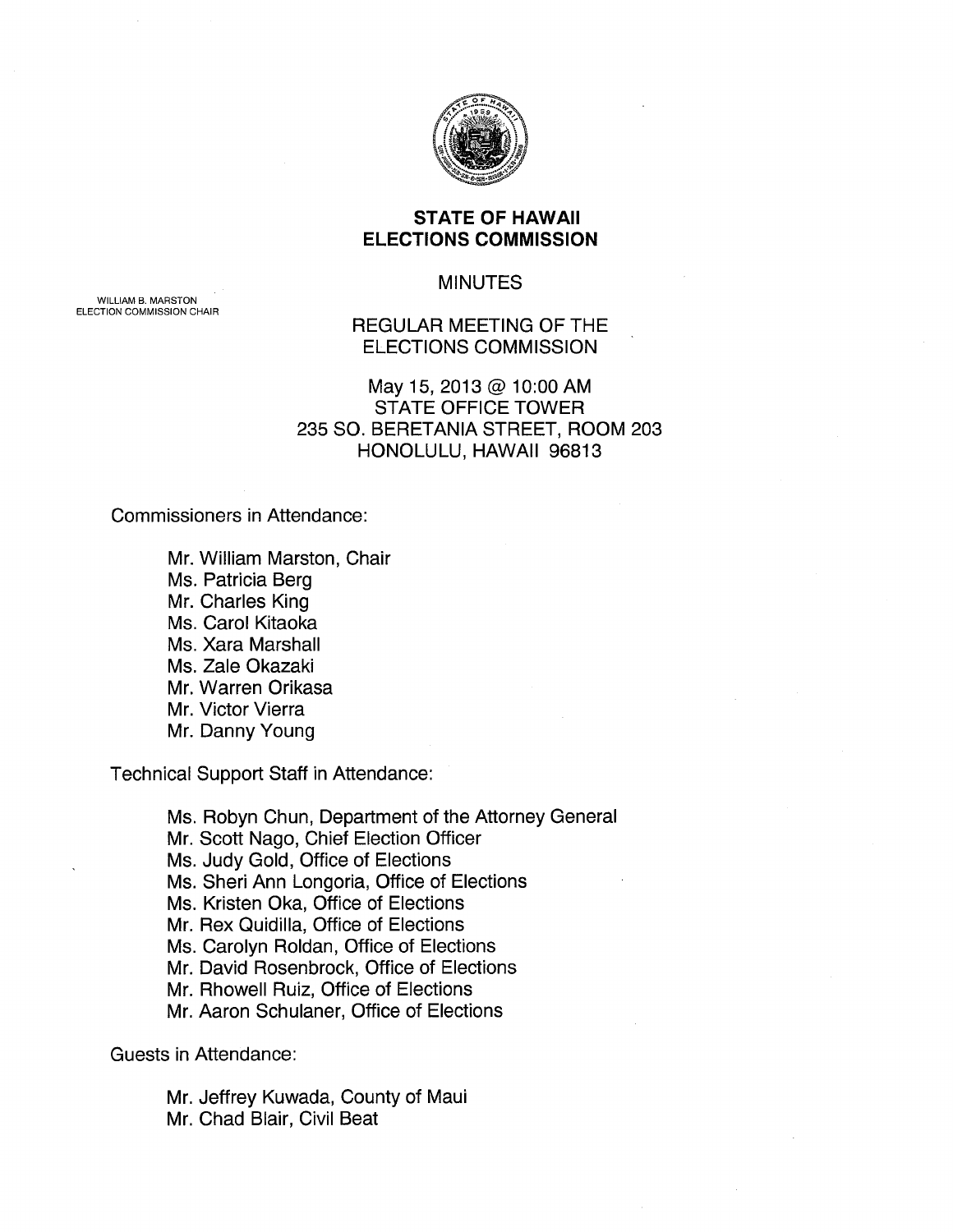Elections Commission Meeting Minutes May 15, 2013 Page 2

## PROCEEDINGS

I. Call to Order

Chair Marston called the meeting to order at 10:00 a.m. on May 15, 2013, at the State Office Tower, Room 203.

II. Swearing in of new Commissioner Victor V. Vierra

General Counsel Aaron H. Schulaner did the swearing in of new Commissioner Victor V. Vierra.

Ill. Roll Call and Determination of a Quorum

Elections Commission Secretary conducted roll call. All Commissioners were in attendance.

IV. Approval of Minutes for the January 15, 2013, Elections Commission Meeting

With no additions or corrections to the minutes, Chair Marston asked for a motion to approve the minutes. Commissioner King moved that the minutes be approved, Commissioner Marshall seconded the motion and the minutes were' approved unanimously by the remaining Commissioners.

V. Public Testimony – Any interested person may submit data, views or arguments on any agenda item

No public testimony was given.

VI. Status report from the Chief Election Officer

Chief Election Officer Scott Nago noted for the Commission that his status report will cover agenda items no. VII, VIII, IX and X.

CEO Nago reported that two bills passed by the Legislature will affect the Office of Elections. One bill is related to the Office of Hawaiian Affairs board members in which the board members will be elected through a system of nonpartisan primary and general elections beginning in 2014. This bill is currently on the Governor's desk awaiting his signature.

The second measure relates to election offenses. This measure prohibits candidates and their agents from assisting voters with completing their absentee ballots or ballots in a polling place.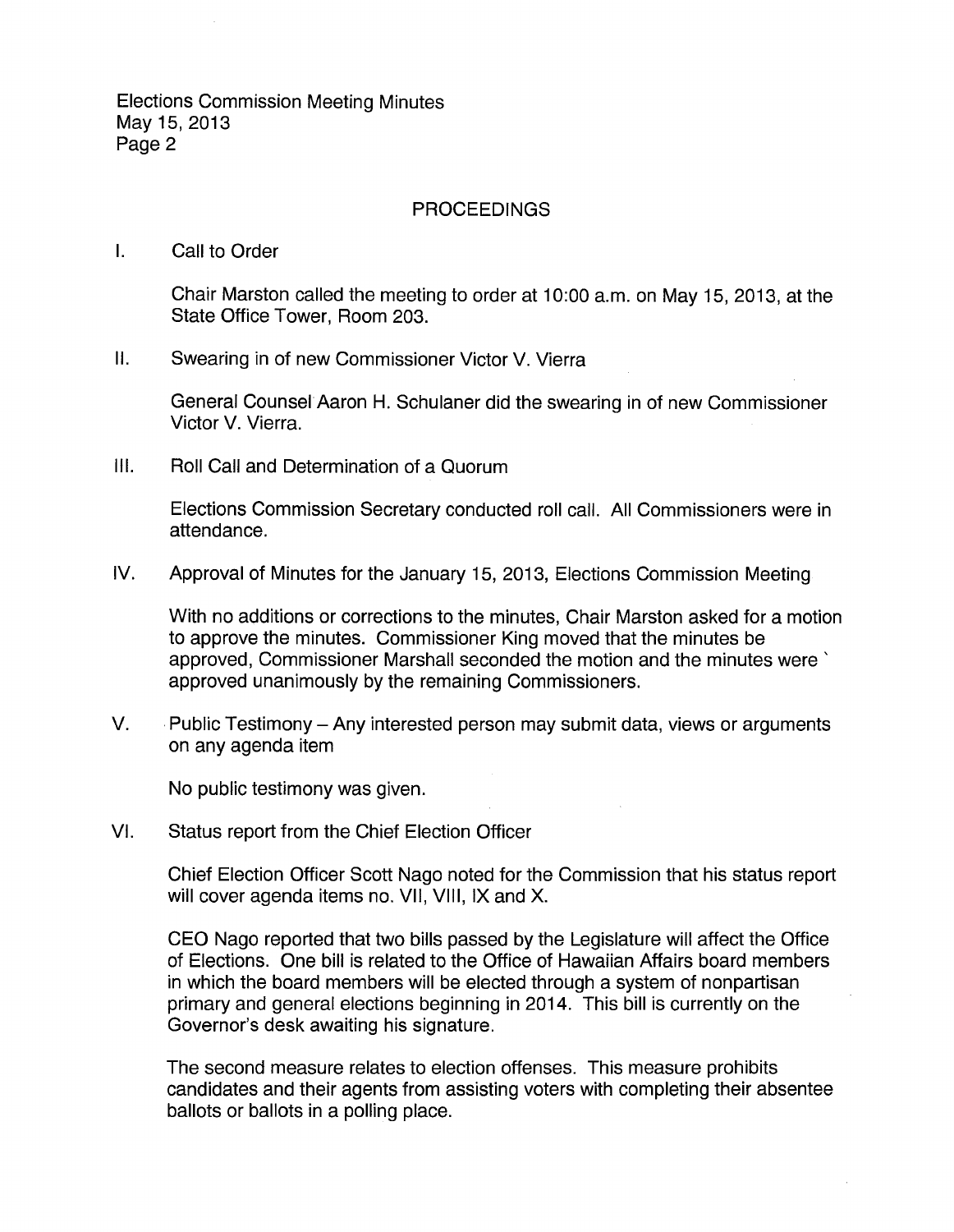Elections Commission Meeting Minutes May15,2013 Page 3

> Commissioner Marshall asked CEO Nago if the measure that required absentee ballots be sent to absentee voters that updated their information passed. CEO Nago said that it did not pass the Senate. Commissioner King asked if the measure that required a performance evaluation for the Chief Election Officer passed and CEO Nago stated that there was a procedural error with that measure.

CEO Nago reported that the Office of Elections has been working on its Standard Operating Procedures (SOP's) since the last Commission meeting. He noted that a disk with the draft procedures is included in their meeting packet. Commissioner Okazaki asked if the new procedures correlated with the previous ones. CEO Nago responded that some did but noted that the prior SOP's were based on a punch card voting system which is very different from the system currently being used. The procedures were updated to reflect the current system. Commissioner Okazaki then asked if the punch card voting system procedures were used for the 2012 elections. CEO Nago responded no, there were internal procedures for the current system being used. Updating the SOP's formalized the change in procedure.

Commissioner Okazaki asked if the previous procedures were posted. CEO Nago responded that each section had folders with their procedures filed in them. Commissioner Okazaki asked if the current updated procedures could be accessed by anyone in the office and if the office could be crossed trained. CEO Nago responded yes. Commissioner King asked if the procedures were only on disk or were they on-line. CEO Nago stated that the procedures are currently on the Office of Elections network and can be updated when necessary.

CEO Nago reported that petitions for political parties have been given out and the groups have until February of the next election year to qualify as a political party.

He also reported that the OE is still working with DAGS-Pers and DHRD in the civil service conversion process and hopes to complete it as soon as possible. He explained that the Section Head positions have already been converted and the staff positions are now being worked on. Commissioner Okazaki asked if the Office of Elections submitted all the paper needed for the conversion to DAGS -Pers. CEO Nago explained that we are working with DAGS-Pers to accommodate their time frame, so in doing this, we are submitting paperwork to them as they request it.

CEO Nago reported that the OE currently has \$6.5 million dollars in Help America Votes Act Funds (HAVA) and the bulk of these funds are currently earmarked for the Statewide Voter Registration System (SVRS). He also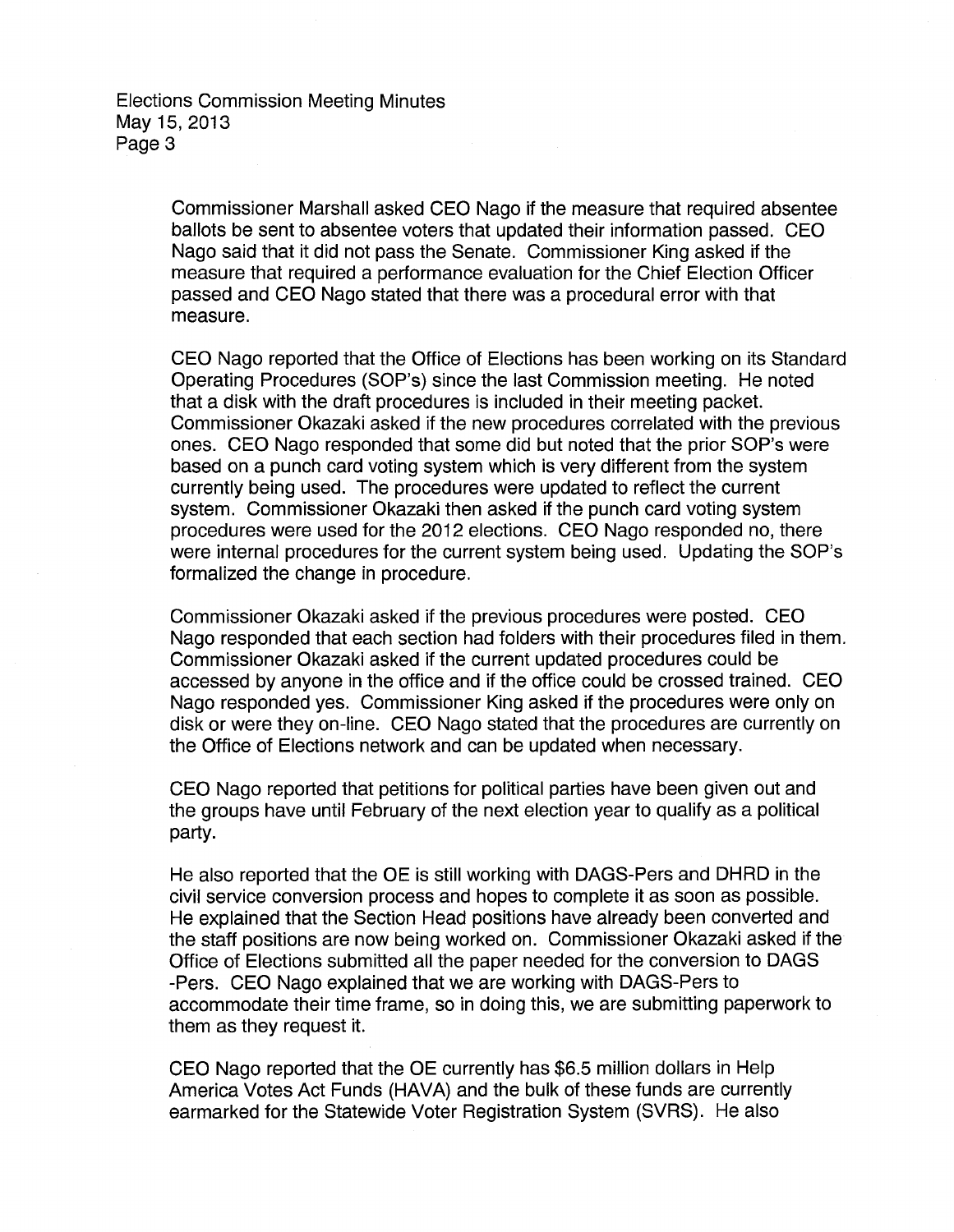Elections Commission Meeting Minutes May15,2013 Page 4

> reported that an appropriation of \$500,000 was made in 2011 for the design of the SVRS. He noted for the Commission that HAVA funds are also used for voter education.

CEO Nago explained that the SVRS is currently housed with and was built by the City and County. This system will be migrated and housed with the State. Approval was sought from the Office of Information Management Technology (OIMT) to procure a professional service consultant to assist with this conversion. The request was approved and a procurement was done. The award was made to Six Head Corporation to help with the design of the voter registration system. The contract amount was not to exceed \$95,000.

Commissioner King asked if OIMT assisted with the selection of the vendor and CEO Nago responded that a list of vendors was provided by the OIMT. Commissioner Young asked if this system will cover everything and CEO Nago explained that it covered the voter registration system and the absentee ballot system. Commissioner Young asked about procedures for election day and CEO Nago responded that those procedures are not included in the conversion plan but will be developed by the Office of Elections.

Commissioner Young then asked CEO Nago what plans have been developed to avoid ballot shortages on election day. CEO Nago explained that the newly drafted SOP's for ballot orders outlines that ballots will be ordered in excess of 1 00% of registered voters. Absentee ballot usage will also be monitored by election staff prior to election day.

Commissioner Young asked what procedures have been put into place to avoid not delivering enough ballots to the polling places. CEO Nago explained that if ballots are monitored closely you will know prior to the polls opening if the polling place is short of ballots and additional ballots can then be delivered to the polling place before it opens. Commissioner Young asked if having ballots held in various locations away from the capitol will help trouble shooters get ballots to the polling places quicker. CEO Nago responded that it will be part of the backup plan. However, there will be a sufficient amount of ballots delivered to the polls. Ballots for a hundred percent of the registered voters minus the already voted absentee walk and absentee mail voters will be delivered to the polls.

Commissioner Okazaki asked who specifically trains the trouble shooters and CEO Nago responded that the Precinct Operations Section Head is responsible for training all of the trouble shooters. Commissioner Young asked if there was a procedure in place for training and CEO Nago responded that the Precinct Operations Section Head has a procedure in place for training.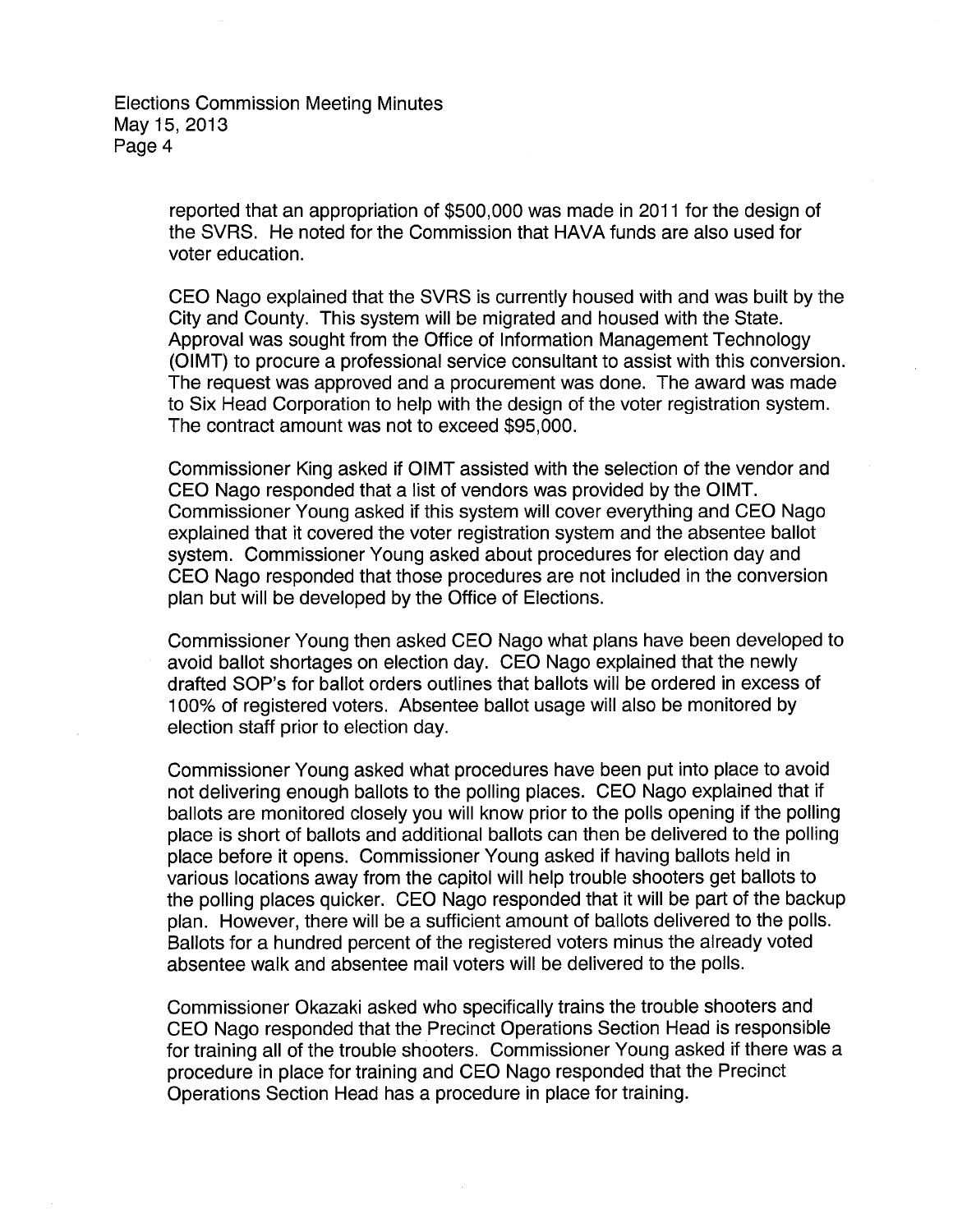Elections Commission Meeting Minutes May15,2013 Page 5

> Commissioner Okazaki asked CEO Nago if he personally drafted the SOP's for the office. CEO Nago responded that the Section Heads drafted the SOP's for their sections and he reviewed them.

Commissioner Kitaoka asked CEO Nago if OE still planned to use cabs on election day. CEO Nago explained that the OE puts out a procurement for transportation with election specifications. On the island of Oahu, the cab company wins the bid. Commissioner Kitaoka asked what the cabs are used for and CEO Nago explained that the cabs deliver the ballots to the polls in the mornings and pick them up after the polls close in the evenings. Commissioner Marshall asked why we are not using school buses that are owned by the State and CEO Nago explained that the State does not own school buses but contracts them. Commissioner Marshall asked if there were transportation cost figures available for the rest of the counties. CEO Nago responded that he did not have. those figures with him but will get the numbers and forward the information to the Commission.

Commissioner King asked if there was a concern with control when ballots are transported by the trouble shooters and CEO Nago explained that the ballots are sealed with a unique numbered seal and the seal number is documented on various documents and if there was tampering, it would be detected.

Commissioner Berg asked what the status of the four vacant positions in the OE was. CEO Nago reported that two of the positions were filled and two were abolished due to budget cuts.

Commissioner Kitaoka remarked that the Department of Education (DOE) commented that they would like to do voter education in the schools and would like to know if HAVA funds would be available for them to use. CEO Nago explained that we currently have a program in place with the schools called the Young Voter Registration Program (YVRP). In the past, voter education and early voter registration was done with the students in a civics class. However, because the DOE did not want to continue this practice, an agreement was made with them to send a voter information packet containing a letter, voter information and a registration form to each student. Commissioner Kitaoka commented that there may be a change in DOE's policy and she would like to know if HAVA funds would be available for them to use for voter education. CEO Nago responded yes and he will have someone follow up and work with the DOE.

Commissioner Vierra asked if the employees converted to civil service will be excluded. CEO Nago responded yes.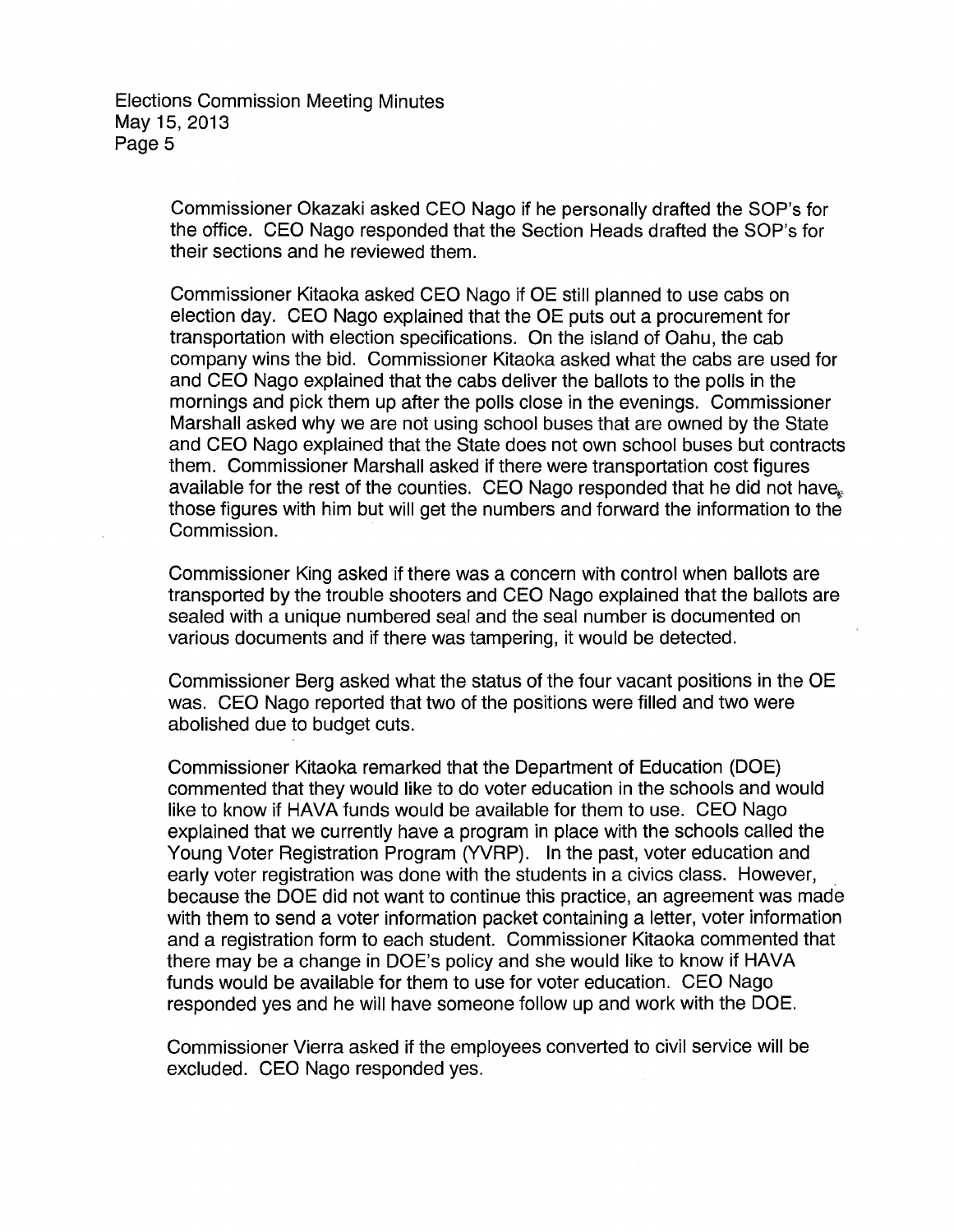Elections Commission Meeting Minutes May 15, 2013 Page 6

> Commissioner Berg inquired if the contract for the online voter registration system was a multi-year contract. CEO Nago explained that Act 225, which was passed in 2012, authorized online voter registration for people who had a state identification or a state drivers license. This would be implemented for the 2016 election. An appropriation of \$500,000 was made by the legislature to design this system. However, since then, the system design has changed to a system that will not be retro fitted to the old system but will be an entirely new system. Of the \$500,000 appropriation, \$95,000 will be used to design the new system and HAVA monies will be used to purchase and build the new system.

VII. Status of Help America Vote Act (HAVA) money.

How federal government appropriates funds to states including Hawaii (ie. amount and funding period).

Amount State received, when State received it and how State has used it and will use it and balance remaining, if any.

Refer to Agenda item no. VI

VIII. Office of Elections FY 2013-2015 budget

Request for \$500,000 currently pending before the Legislature, original request, intended purpose and status of request/bill.

Refer to Agenda item no. VI

IX. Discussion of Legislative Bills

Refer to Agenda item no. VI

X. Report from Chief Election Officer on steps taken to prevent ballot shortages for future elections.

Refer to Agenda item no. VI

XI. Chief Election Officer – review of conditions for continued employment.

Chair Marston stated that at the last Commission meeting, a condition of management and supervisory education was placed on the CEO. He was also asked to develop failsafe operating procedures for the Office of Elections to be sure that there will be no more ballot shortages in future elections. He was also